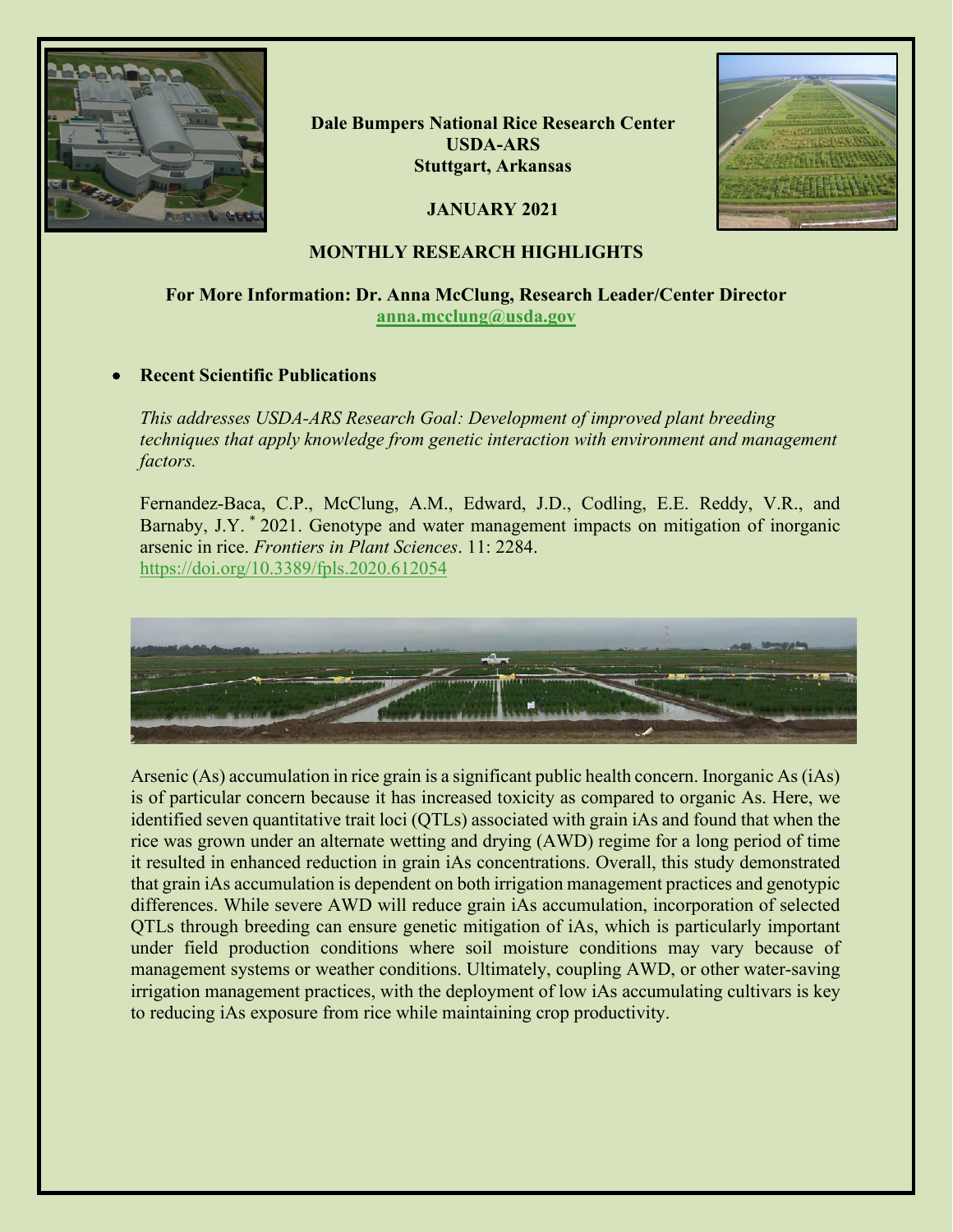*This addresses USDA-ARS Research Goal: Enhanced knowledge of the genetic regulation of cereal grain nutritional value.* 

Liu, H, Long S-X, Pinson SRM, Tang Z, Guerinot ML, Salt DE, Zhao F, Huang X-Y. 2021. Univariate and multivariate QTL analyses reveal covariance among mineral elements in the rice ionome. Frontiers in Genetics,<https://doi.org/10.3389/fgene.2021.638555>

Rice, wheat, and corn are the three most important food crops in the world and provide many essential vitamins and minerals, but are deficient in others, and can even contain toxic levels of some compounds. To alleviate malnutrition and improve human health, there is widespread interest in developing crops that accumulate more nutritive elements (e.g., copper, iron, or zinc) in their grains while limiting the accumulation of toxic elements such as arsenic and cadmium. The identification of genes affecting accumulation of elements in grains can speed the development of crop varieties with improved nutritional value. We evaluated a rice mapping population characterized for grain and plant tissue concentrations of 16 elements in a multi-year study under both flooded and unflooded growth conditions. Flooded soils are known to make some elements less available for plant uptake (e.g., cadmium, copper, and zinc), but increase availability of others (notably arsenic). The population was analyzed using 3000 genetic markers and revealed 167 QTLs (genomic regions) affecting the concentration of individual elements in one or more tissues. More than half of the QTLs were associated with the concentration of more than one individual element. This study revealed genetic loci affecting the concentrations of specific elements and their combinations, their tissue location, and the degree of expression under flooded and unflooded growth conditions. This information will be beneficial for future breeding efforts to improve the nutritive value of not just rice, but other cereal grains as well.







# • **Technology Transfer**

# **Interactions with the Research Community**

On Jan. 5, 2021 Dr. Jai Rohila presented an overview of rice planting and strategies for efficient pre-treatment of rice seeds with beneficial fungi (endophytes) for planting in the greenhouse and in the field to four private industry researchers through a virtual meeting.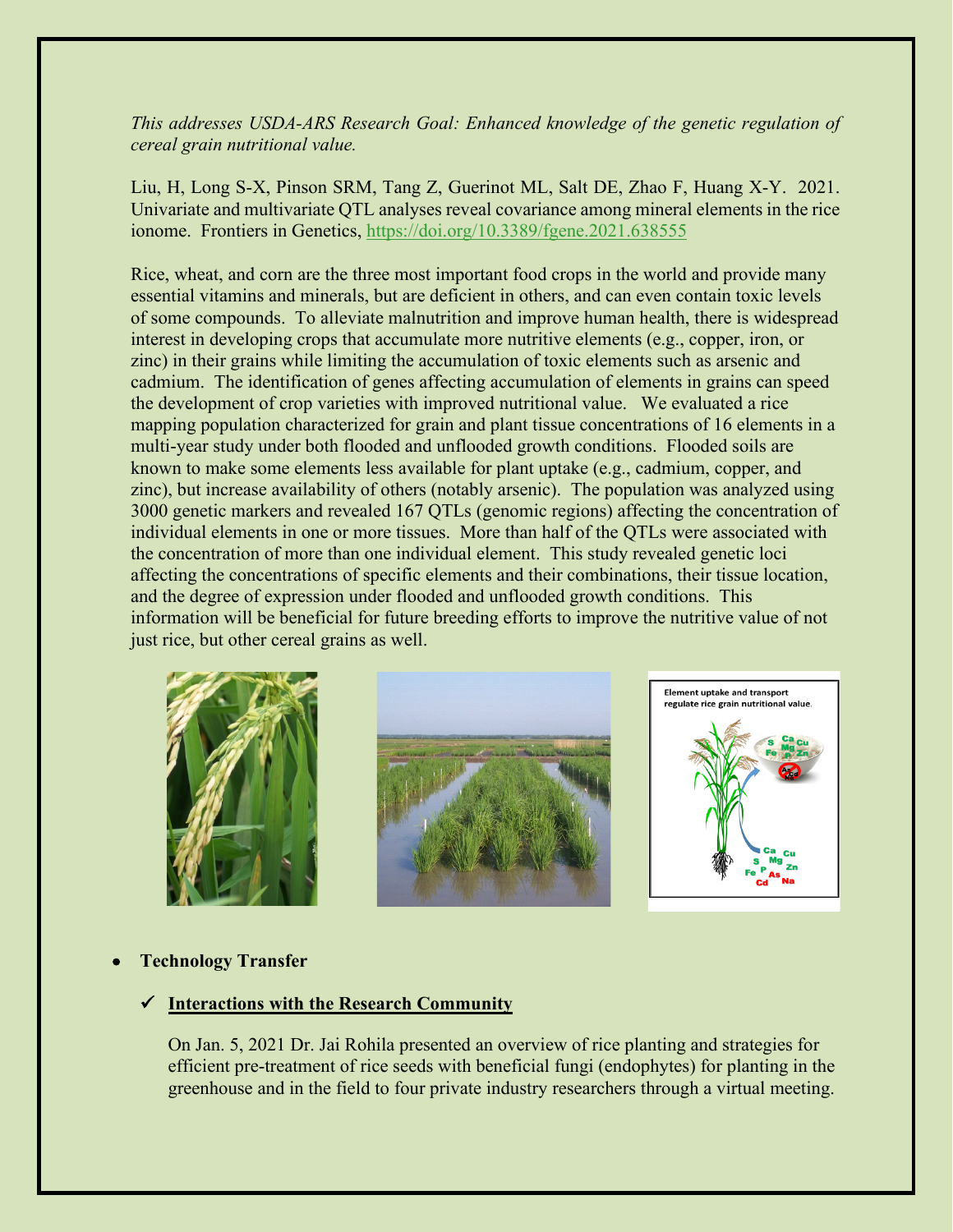On Jan. 20<sup>th</sup>, several staff from the DBNRRC participated in the annual rice breeders meeting that was held virtually. Representatives from all public rice breeding programs attended, discussing 2020 state production statistics, pending new variety releases, and results of the 2020 Uniform Regional Rice Nursery conducted in AR, MS, TX, MO, and  $L_A$ 

## **Rice Germplasm Distributed**

Dr. Anna McClung provided seed on Jan. 5th to Gowan USA for crop protectant studies, on Jan. 15<sup>th</sup> seed of two colored bran varieties to the ARS Southern Regional Research Center in New Orleans, on Jan. 21<sup>st</sup> seed of a short grain variety for a small business in Delaware developing a bike-peddled rice dehuller for small farmers, on Jan  $26<sup>th</sup>$  seed of a waxy variety for an interested end-user, and on Jan.  $27<sup>th</sup>$  seed of 5 varieties for a small farmer located on the Ohio/Indiana border.

During the month of January, 17 rice genetic stocks were shipped to researchers in the United States and Belgium from the Genetic Stocks *Oryza* (GSOR) collection.

Recent publications by the research community using germplasm provided by GSOR:

- Atighi, M.R., et al., Genome-wide DNA hypomethylation shapes nematode patterntriggered immunity in plants. 2020. New Phytologist. 227:545-558
- Thomas, J., et al., Time-course RNA-seq analysis provides an improved understanding of gene regulation during the formation of nodule-like structures in rice. 2020. Plant Molecular Biology. 10.1007/d11103-020-00978-0

### • **Stakeholder Interactions**

On Jan. 21<sup>st</sup>, Dr. Anna McClung provided information regarding production of Carolina Gold rice for a grower/miller in North Carolina.

On Jan. 27<sup>th</sup>, Dr. Anna McClung provided information regarding no-till rice production to a grower in South Carolina.

## • **Education and Outreach**

On Jan.  $4<sup>th</sup>$ , Dr. Anna McClung provided organic rice grower contacts to the Organic Farming Research Foundation that is developing a "Guidebook on Soil Health" for organic production.

Dr. Anna McClung was included in an article "Gold in these Fields- A New Relative of Carolina Gold Rice Crops Up" for the Feb./March 2021 issue of Garden and Gun magazine.